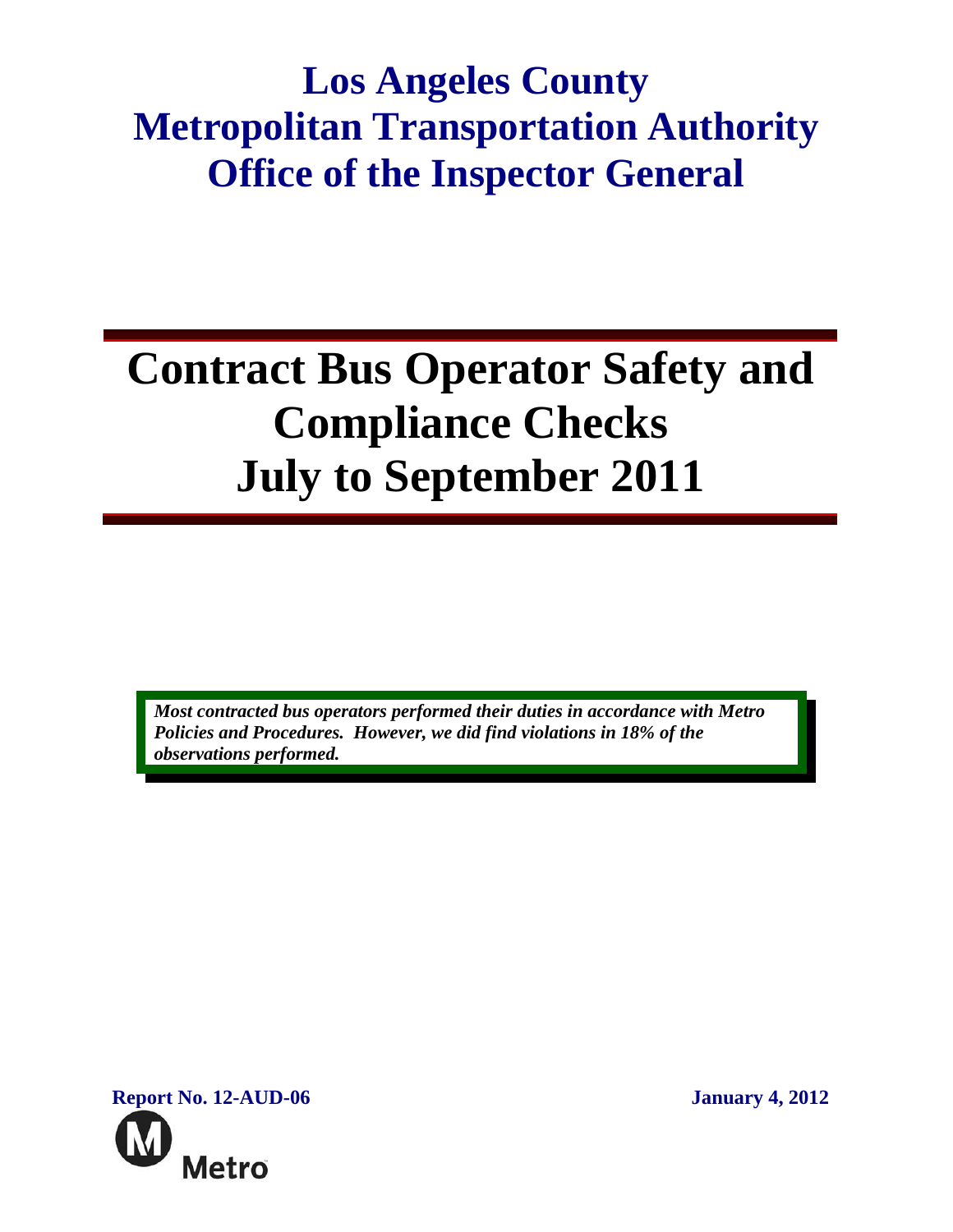

**Los Angeles County Connect County** Coffice of the Inspector General 213.244.7300 Tel<br> **Metropolitan Transportation Authority** 818 West 7<sup>th</sup> Street, Suite 500 213.244.7343 Fax **Metropolitan Transportation Authority** 818 West 7<sup>th</sup> Street, Suite 500 213.244.7343 Fax Los Angeles, CA 90017

**DATE:** January 4, 2012

**TO:** Board of Directors Chief Executive Officer

Shigetomi ack FROM: **Jack Shigetomi** Deputy Inspector General for Audits

**SUBJECT: Report on Contract Bus Operator Safety and Compliance Checks for the Period July to September 2011, Report No. 12-AUD-06**

The subject report is enclosed for your review and response.

The Office of Inspector General performed undercover observations on contracted bus lines to monitor contractor performance. Metro has contracts with three bus companies to provide additional service to Metro customers on local transit lines. The three bus companies are Southland Transit, Veolia Transit, and MV Transportation. During July to September 2011, we made a total of 105 observations on contracted bus lines.

We found that most contracted bus operators performed their duties in accordance with Metro policies and rules. However, we found rule violations in 19 of the 105 observations made. Based on the results of our review, contractors needs to emphasize compliance of rules concerning:

- calling out stops,
- wheel chair securement,
- wearing seat belts,
- obeying traffic signals, and
- bus operator uniforms.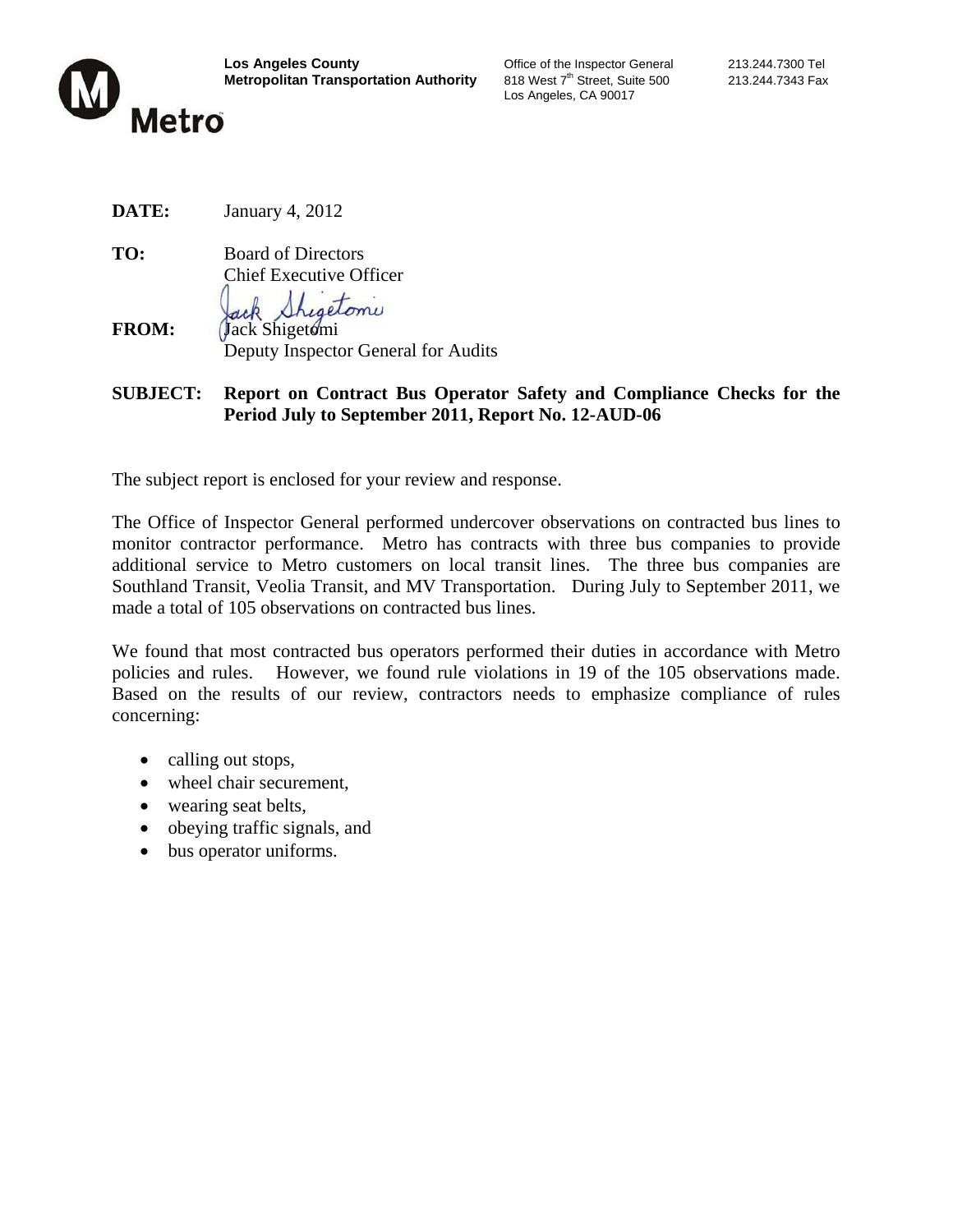# TABLE OF CONTENTS

#### **Page**

|                |                    | $\mathbf{1}$            |
|----------------|--------------------|-------------------------|
|                |                    | $\mathbf{1}$            |
|                |                    | $\mathbf{1}$            |
| $\overline{2}$ |                    |                         |
| 1.             |                    | $\overline{2}$          |
| 2.             |                    | $\overline{\mathbf{3}}$ |
| 3.             |                    | 5                       |
| 4.             |                    | 5                       |
| 5.             |                    | 5                       |
|                |                    | 5                       |
|                | <b>ATTACHMENTS</b> |                         |
| A.             |                    | 7                       |
| <b>B.</b>      |                    | 8                       |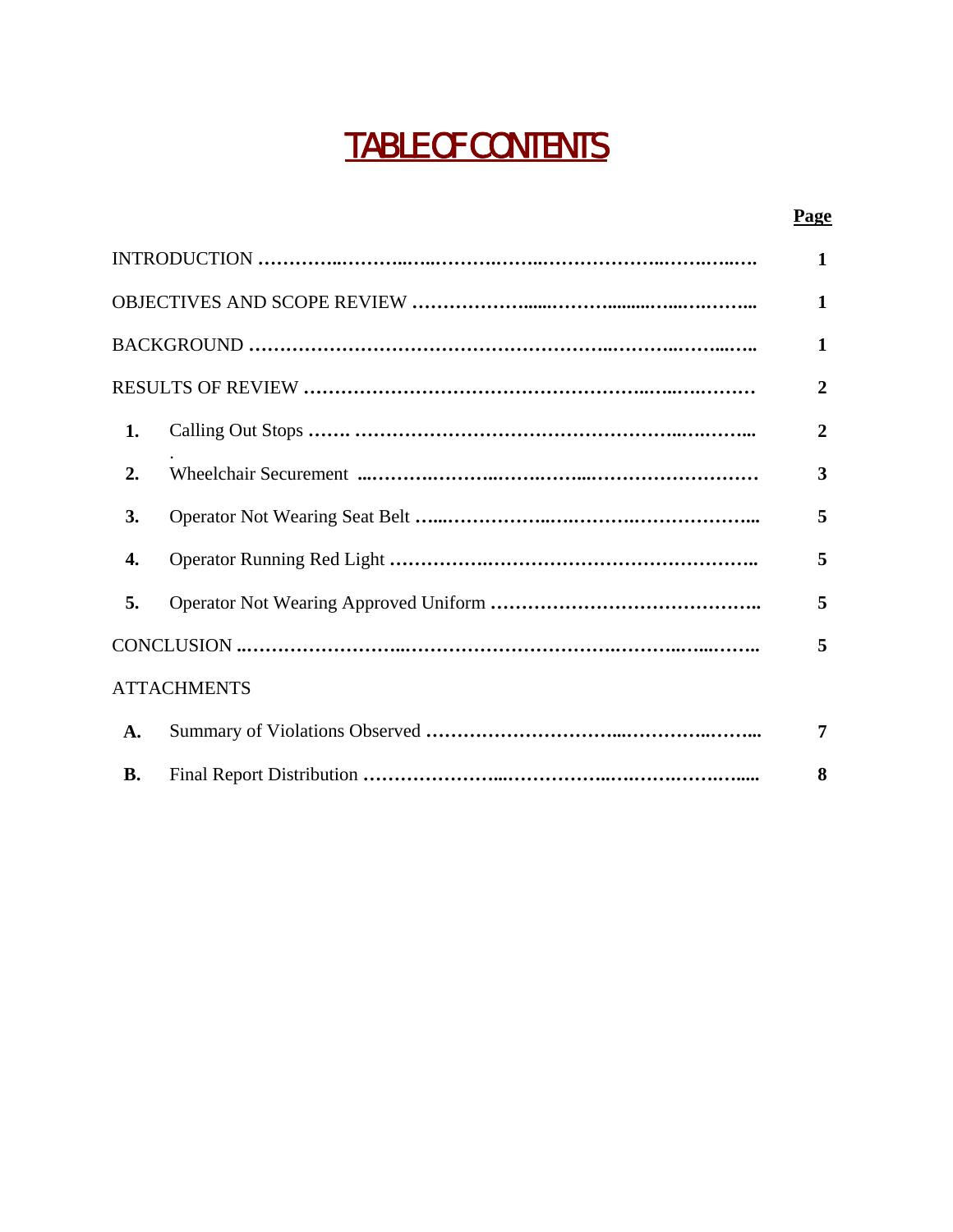# **INTRODUCTION**

The Office of the Inspector General (OIG) has implemented an undercover "ride along" program to monitor bus operations, as part of our mandate to uncover fraud, waste, and abuse, as well as, to assist Metro in improving the efficiency and effectiveness of operations. This program is intended to supplement any action that Metro might undertake to monitor and confirm bus operator compliance with safety and customer service policies, such as the prohibition on use of cell phones while driving, calling out stops if the automated system is not in use, and various Americans with Disability Act (ADA) compliance matters.

Metro has contracts with three bus companies (Southland Transit, Veolia Transit, and MV Transportation) to provide additional service on various local bus lines. As part of their agreement with Metro, the contractors' bus operators are required to follow policies and procedures consistent with those followed by Metro's bus operators. This report summarizes our observations of contract bus operators during the period July to September 2011. The OIG Audit and Investigation Units jointly performed this review.

# **OBJECTIVES AND SCOPE OF REVIEW**

The objective of our review was to determine whether contracted bus operators were complying with safety and customer service policies as well as various ADA compliance laws and regulations.

We selected 10 bus lines (3 each from Southland and Veolia, and 4 from MV) to conduct operator performance checks. These lines had a high number of customer complaints during the period of June 1, 2010 to May 31, 2011. We completed 105 observations during the period of July to September 2011.

This review was not performed in accordance with Government Auditing Standards because of the nature of the observations, which included inspections conducted by OIG investigations staff.

# **BACKGROUND**

The agreements between Metro and the three contractors contain Operator Procedures and Vehicle Operation Requirements that contracted bus operators are to follow. The policies and procedures that are contained in these agreements are consistent with those followed by Metro's bus operators and they are based on the principles of safety and customer service, and the premise that every individual who boards a bus deserves a high standard of care and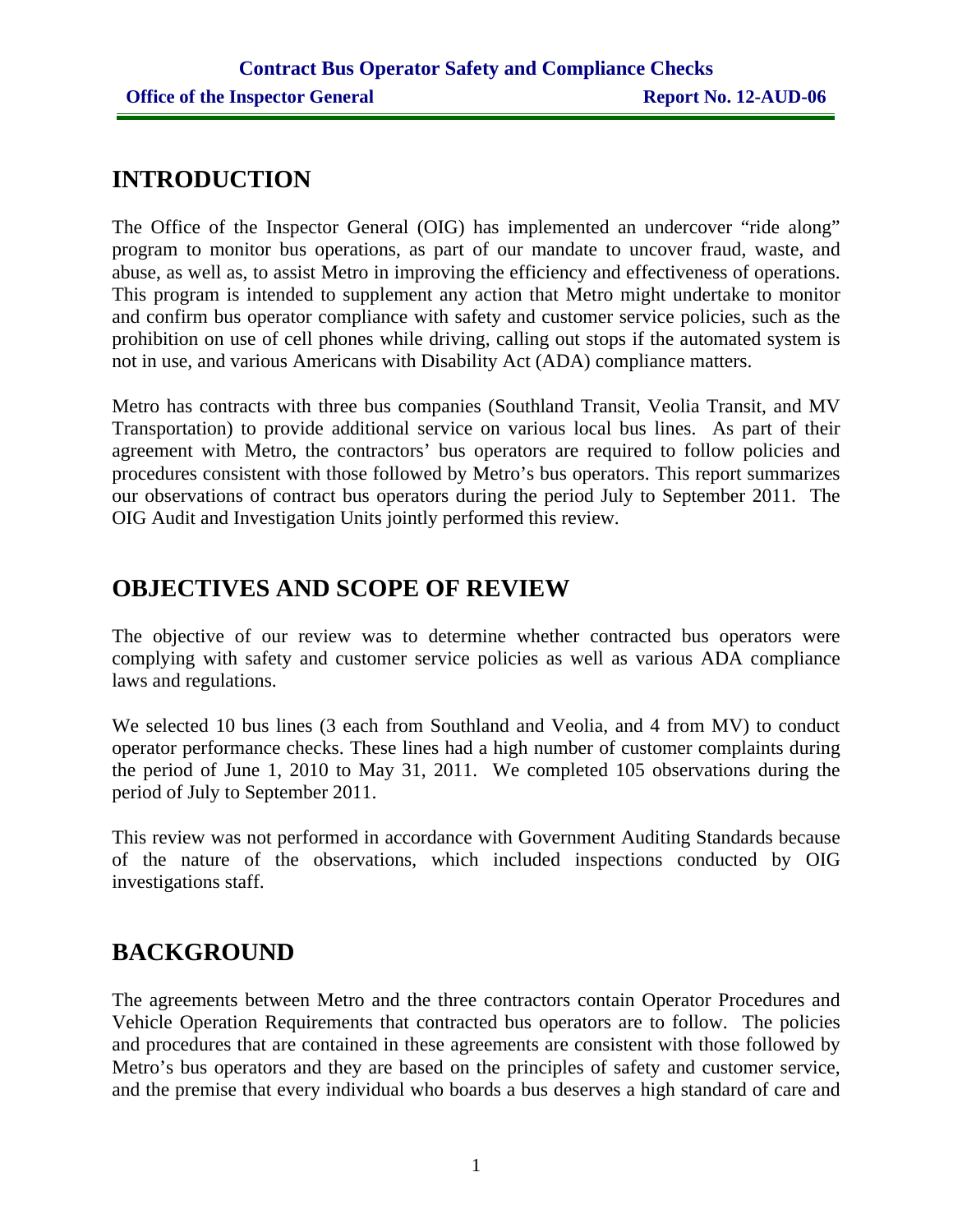deserves to be treated with respect and dignity. The procedures cover areas such as vehicle operations, operator's code of conduct, customer relations, and fares.

### **RESULTS OF REVIEW**

Our safety and compliance checks showed that in most instances contracted bus operators complied with Metro policies and rules. During 86 of the 105 observations, we found no violations. However, rule violations were found during 19 of the observations (see Attachment A for summary of violations observed). There were a total of 20 violations - one observation had 2 violations. Of the 20 violations observed, 16 related to ADA areas, 3 concerned safety areas, and 1 dealt with bus operator uniforms.



**Chart 1 – Violations Observed**

As indicated by the chart above, 80% of the violations related to ADA Violations, 15% related to Safety issues, and the remaining 5% of violations dealt with Bus Operator Uniforms.

#### **1. Calling Out Stops**

We found that the Automatic Voice Annunciation (AVA) System was not operating on 50 of the buses we rode. When the AVA was not operating, operators called out stops on 36 buses and did not call out stops on 14 buses. Section F.3 of the Operator Procedures state: "In the event that the AVA system is not operational, operators must make announcements in a clear, distinct voice. If available, a public address (PA) system must be used. Federal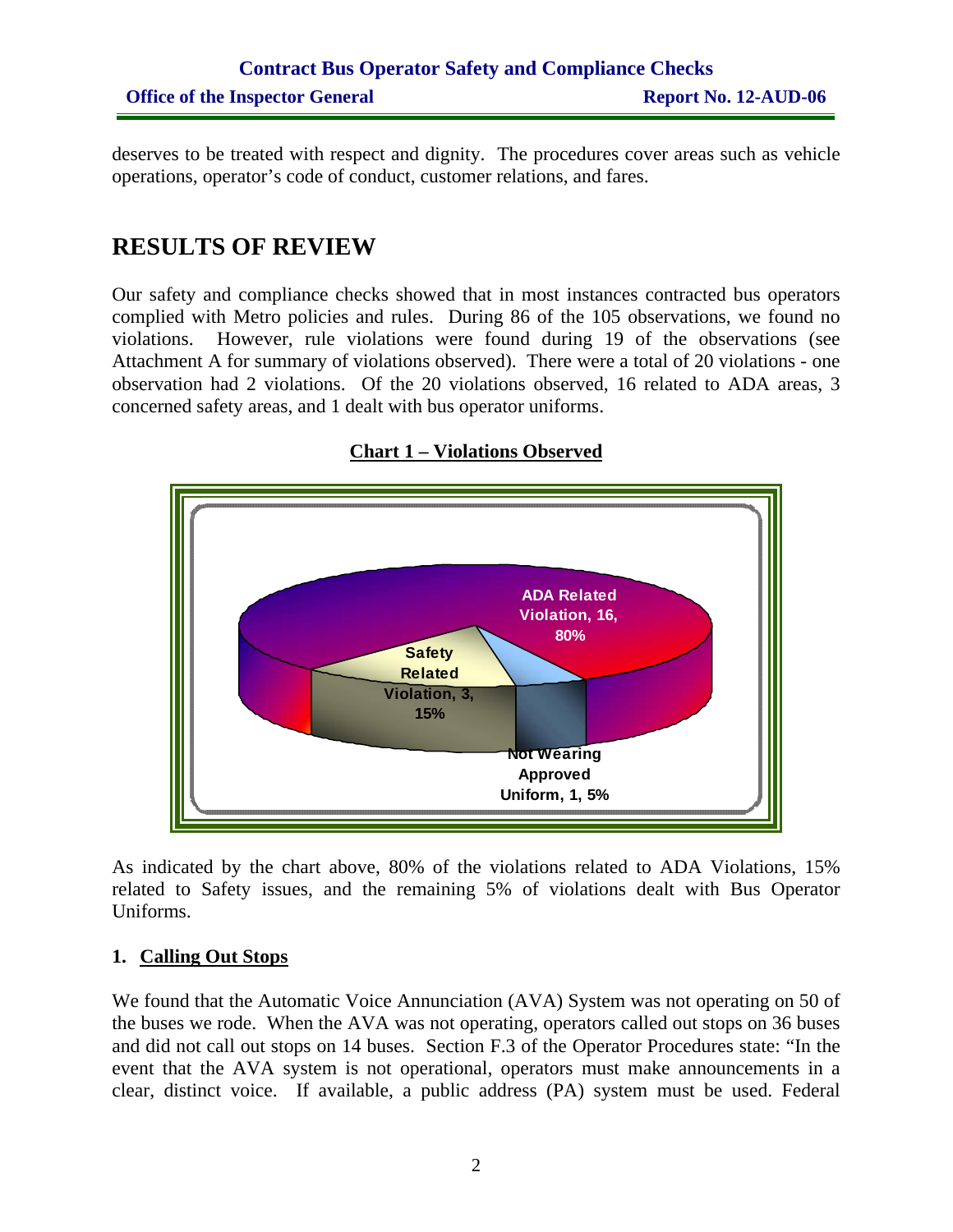#### **Contract Bus Operator Safety and Compliance Checks Office of the Inspector General Report No. 12-AUD-06**

regulations (ADA) require the announcements of all transfer points, major intersections, destination points, points of interest and any stop or location upon request."

The 50 buses where the AVA System was not operating were all assigned to MV Transportation (Division 97). According to a Contract Service – Vehicle Roster and Status Report as of October 5, 2011, total active fleet for contracted services is 160; MV Transportation operates 82 of these buses. Of the 82 buses that MV Transportation operates, 64 (78%) buses do not have full Advanced Transportation Management System (ATMS) capabilities, which include the AVA System and DVR. Currently, these buses only have the ATMS light.

Management advised us on December 14, 2011, that ATMS upgrades on MV Transportation (Division 97) buses should be completed by December 31, 2011.

#### **2. Wheelchair Securement**

During 16 of the 105 observations, a wheelchair patron boarded the bus. Except for one instance, the bus operator asked the patron if he/she needed help securing his/her wheelchair. Section F.2 of the Operator Procedures for contracted bus operators' state: "Operators are required to ask customers who may appear to have special needs…if they need help with boarding, alighting, reaching the securement area or a seat, using the securement devices, etc…The offer of assistance must include, at minimum, the words, 'Do you need help with...?'"

Nine of the sixteen wheelchair patrons declined securement. For the nine that declined to be secured, we noted only one instance where contractor's dispatch was not notified. Section F.24 of the Operator Procedures state: "In the event a customer in a wheelchair refused to be secured, Operators may not refuse to transport the customer, however, notify Dispatch of the customer's refusal to be secured at the time the wheelchair boarding is reported."

Effective July 10, 2011, Metro changed its procedure regarding wheelchair securement. Operations General Notice (OPS) # 11-070 states the following:

"When boarding a customer using a wheel chair, the operator is required to:

- Rise from the Operator's seat
- Move to the securement area
- Request that customers who may be seated in the designated wheelchair securement area move to another seat
- Lift the seat and prepare the area for wheelchair securement.

When the customer has boarded and is in the securement area, the Operator must announce in a clear, distinct voice, *"I am going to secure your wheelchair."* If the customer indicates or clearly states that he/she does not desire assistance and/or does not wish to be secured, the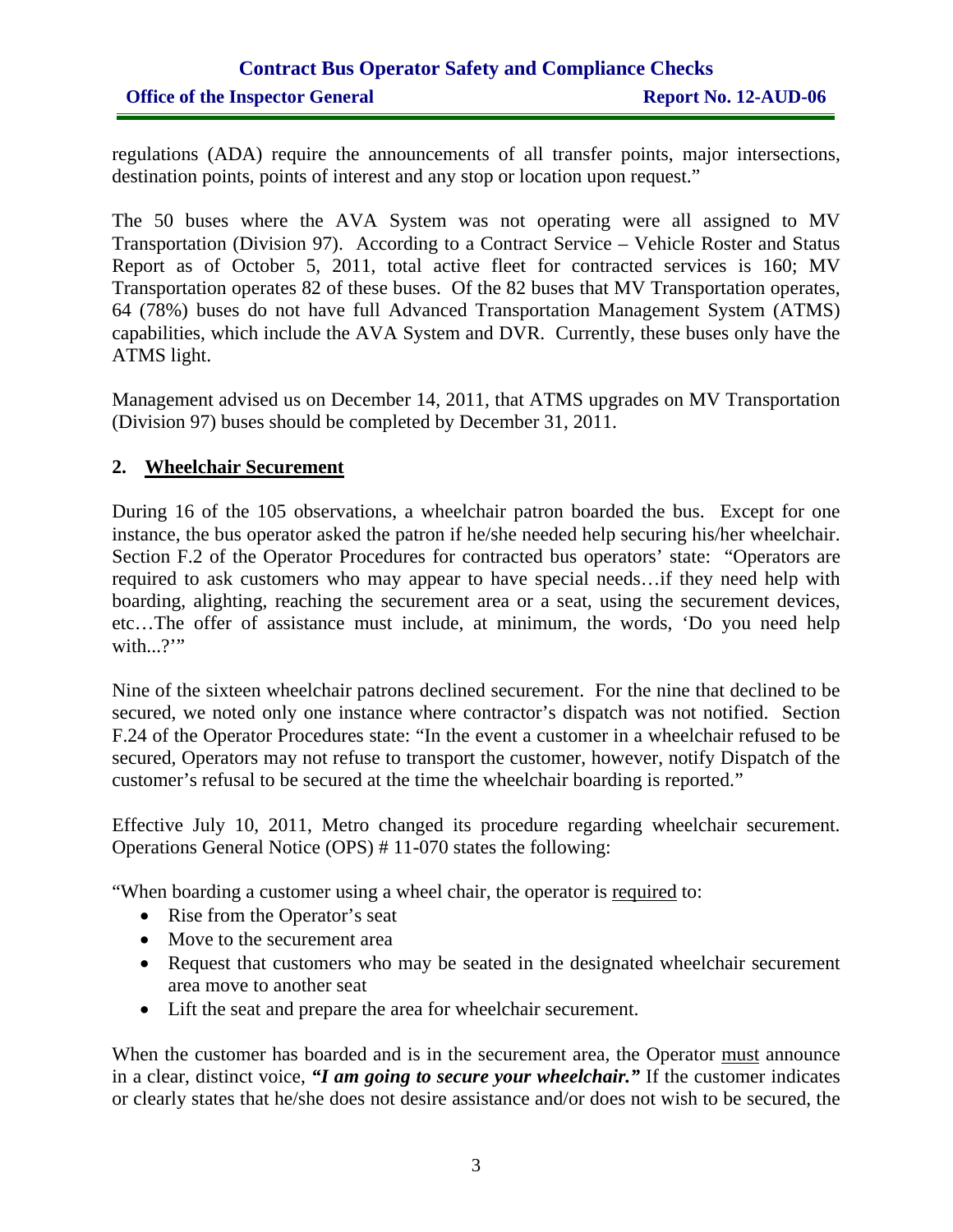#### **Contract Bus Operator Safety and Compliance Checks Office of the Inspector General Report No. 12-AUD-06**

Operator is to abide by the customer's wish. Unless the customer gives indication otherwise, the Operator is to proceed with securing the wheelchair in the prescribed manner.

If the customer is a regular rider who has previously made it known that he/she does not wish to be secured, the Operator is to continue to ask the customer each and every time they board the bus in a clear , distinct voice *"Do you still want to ride unsecured?"* Unless the customer gives indication otherwise, the operator is to proceed with securing the wheelchair in the prescribed manner.

If the customer refuses securement, Bus Operations Control must be notified immediately as required by rules and procedures."

Effective October 14, 2011, Operations General Notice OPS # 11-070 was revised to address issues identified by operators and the disabled community concerning wheelchair securement. The revised Operations General Notice states:

"Requirements for rising from the seat and preparing the securement area remain the same. However, addressing the customer and offering use of the lap and shoulder belt require revision. The revisions are highlighted for implementation:

When the customer has boarded and is in the securement area, the operator must:

- Announce in a clear, distinct voice, "With your permission, I am going to secure your wheelchair";
- Wait approximately 2-3 seconds for a response;
- If the customer indicates or clearly states that he/she does not desire assistance and/or does not wish to be secured, the operator must permit the customer to ride unsecured;
- •Unless the customer gives indication otherwise, the Operator is to proceed with securing the wheelchair in the prescribed manner;
- Operator is to offer the use of the lap and shoulder belt. If the customer indicates or clearly states that he/she does not desire the use of the lap and shoulder belt the operator is to abide by the customer's wishes.

If the customer is a regular rider who has previously made it known that he/she does not wish to be secured, the Operator is to continue to ask the customer each and every time they board the bus in a clear, distinct voice '*Do you still want to ride unsecured?'* Unless the customer gives indication otherwise, the operator is to proceed with securing the wheelchair as noted in the bullets above."

Contract Services advised us that contract bus operators have been following the new procedure since its effective date. However, because our review period started July 1, 2011, this new procedure was not incorporated into our observations for this period. The new procedure will be incorporated into future reviews performed.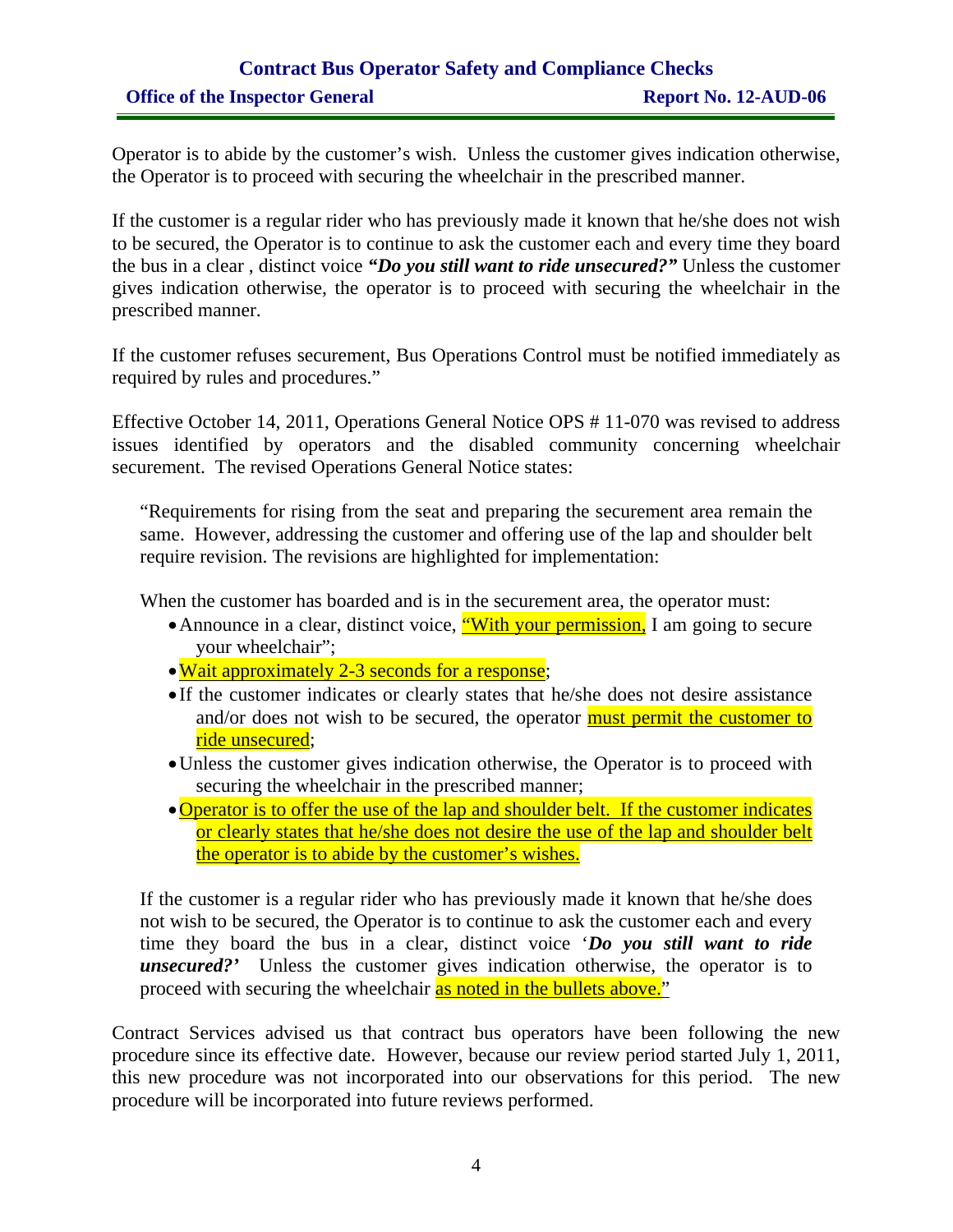#### **3. Operator Not Wearing Seat Belt**

We observed two operators not wearing their seat belts while operating the bus. Using seat belts helps prevent serious injury to the operator in event of an accident or sudden stop. Section A.11 of the Operator Procedures states: "Operators must wear seat belts when operating any revenue or non-revenue vehicle."

#### **4. Operator Running Red Light**

We observed one bus operator who was not driving safely and entered an intersection on a red light. Section C.21 of the Operator Procedures states: "When approaching a signal – controlled intersection, operators should be operating under control, with their foot over the brake pedal, prepared to stop if the light changed to red".

#### **5. Operator Not Wearing Approved Uniform**

We observed an operator who was wearing a shirt that did not display his badge number on the right sleeve. Section 5.1.5 of the Vehicle Operation Requirements states: "Operators must be in MTA approved uniforms while in service. Contractor shall ensure all drivers wear uniforms and badges at all times while providing services for this contract." Section 5.1.5 also provides a general guideline for bus operator uniforms, which includes that operator's Driver Badge ID Number must be worn on the right sleeve of all shirts and jackets.

# **CONCLUSION**

We found that most operators performed their duties in accordance with Metro policies and rules. Violations were found in 18% of observations, which is a significant decrease from the amount of violations identified in the first review that was conducted on contracted bus operators during the period of April to June 2010. During the quarter ending June 2010, there were 130 observations performed, and violations were found in 37% of these observations.

Based on the results of this review, Metro's Transportation Services Department should ensure that contractors emphasize to operators the importance of rules concerning:

- calling out stops,
- wheelchair securement,
- wearing seat belts,
- obeying Traffic Signals, and
- wearing approved uniforms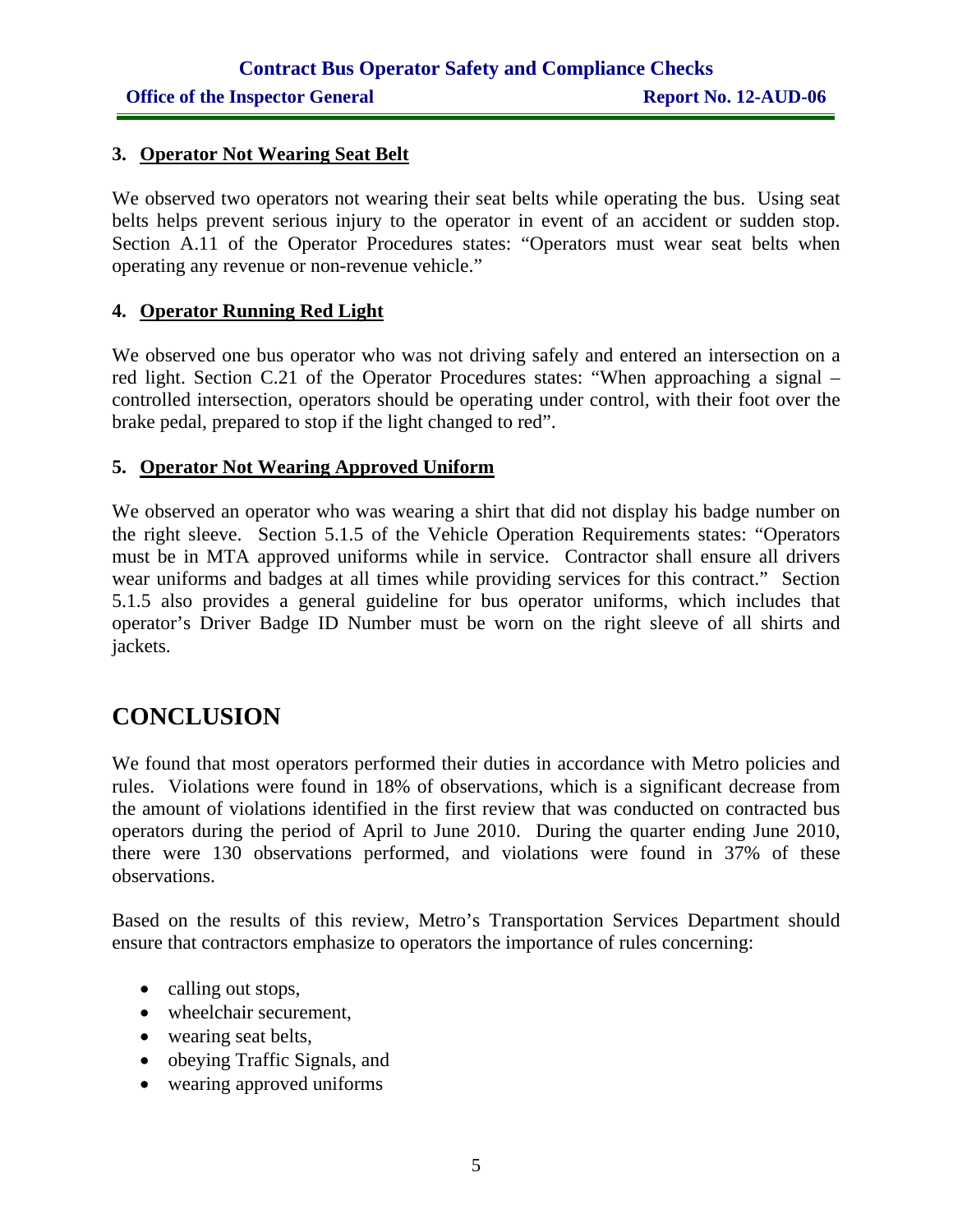### **Contract Bus Operator Safety and Compliance Checks**  Office of the Inspector General Report No. 12-AUD-06

We provided supplemental information of the operators involved in the rule violations we observed to the Transportation Contract Services Manager so that the contractors can take corrective action.

On December 16, 2011, we provided Metro management with a draft report for their review. Management did not have any comments to this report.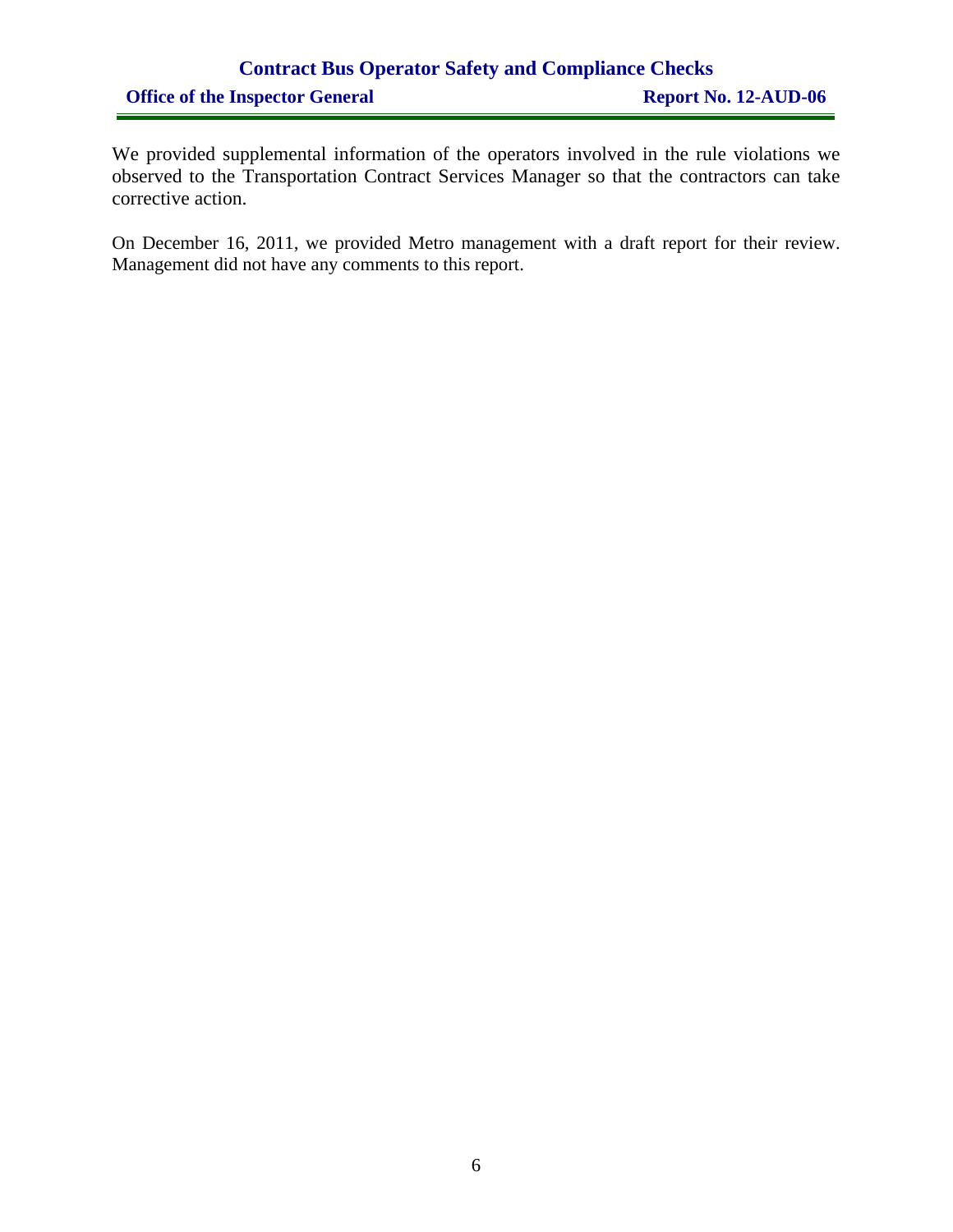# **Summary of Violations Observed**

| <b>Observation Areas</b>                               | <b>Instances</b><br><b>Observed</b> |  |
|--------------------------------------------------------|-------------------------------------|--|
| <b>ADA Related Areas</b>                               |                                     |  |
| Bus Operator did not ask to secure wheelchair          |                                     |  |
| Wheelchair not Secured, Contractor Dispatch not called |                                     |  |
| Wheelchair patron denied boarding                      |                                     |  |
| Wheel chair patron passed-up                           | 0                                   |  |
| Stops not announced when PA or AVA not on or working   | 14                                  |  |
| <b>Safety Related Areas</b>                            |                                     |  |
| Using personal cell phone while driving bus            | 0                                   |  |
| Driving unsafely                                       |                                     |  |
| <b>Obeying Traffic Signals</b>                         |                                     |  |
| Eating or drinking while driving                       | 0                                   |  |
| Not wearing seat belt                                  | っ                                   |  |
| <b>Bus Uniforms</b>                                    |                                     |  |
| Bus Operator was not wearing approved uniform          |                                     |  |
|                                                        |                                     |  |
| <b>TOTAL</b>                                           | 20                                  |  |